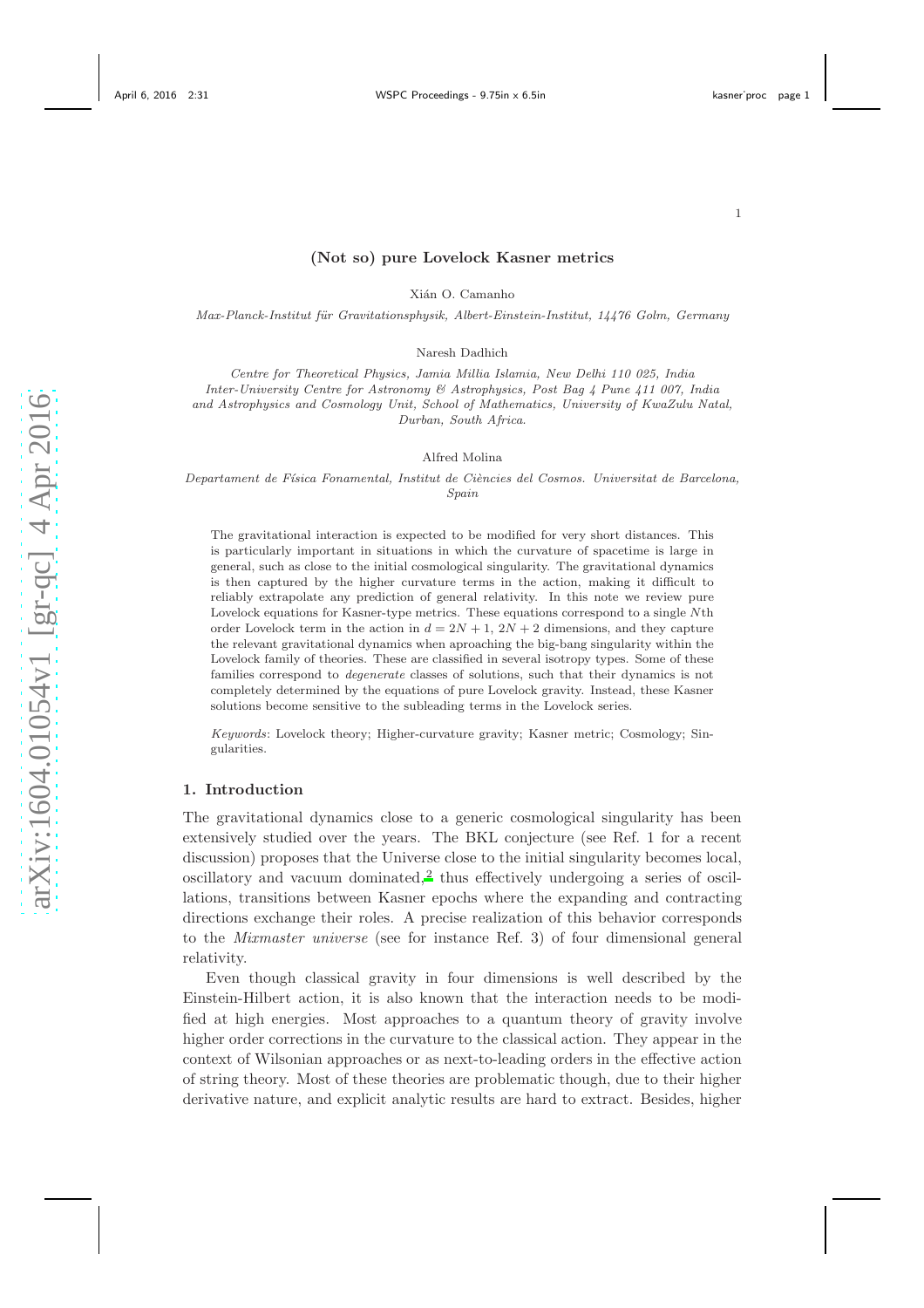curvature interactions are particularly relevant when considering higher dimensional scenarios as we discuss below.

We will restrict our attention to a very particular class of higher curvature theories that represent the most natural extension of general relativity to higher dimensions. Lovelock gravity is the most general gravitational theory yielding second order field equations,<sup>[4](#page-8-1)</sup> thus avoiding higher derivative ghosts.<sup>[5](#page-8-2)</sup> Although corrections appearing in the aforementioned frameworks are not generally of the Lovelock type, this family of theories presents many compelling features. They capture a wealth of characteristic higher curvature effects (existence of new branches of solutions corresponding to vacua with different effective cosmological constants, new instabilities, causality violation, etc.) in an analytically controllable setting,  $6$  providing a suitable playground to contrast our ideas about gravity in a much broader setup. The only drawback is that the first non-trivial higher order Lovelock terms only appear above four dimensions.

In this note we focus on Kasner-type metrics in (pure) Lovelock gravity. These solutions present a very simple form describing the leading order behavior close to a spacelike singularity such as the Big-Bang in standard cosmological scenarios. In our higher dimensional setting, the early time dynamics of a generic Lovelock theory will be given by the highest order term, thus pure Lovelock gravity, a single Nth order term in odd  $d = 2N + 1$  or even  $d = 2N + 2$  dimensions.

A complete classification of Kasner type metrics has been obtained recently (see Table [1](#page-3-0) in section 3 below).<sup>[7](#page-8-4)</sup> We will emphasize here the *degenerate* nature of some of the families of solutions identified. In those cases the dynamics is not completely determined by the pure Lovelock term and lower curvature corrections play an essential role as well. In particular, for a generic Lovelock theory for which all possible Lovelock terms are present in the action, the only non-trivial Kasner solutions correspond to those of type (b.2) in our classification, only present in the even dimensional case. More general spaces can be obtained when some of the terms in the Lovelock series are absent.

## 2. Lovelock gravity

The Lovelock gravity action and the corresponding field equations are given by a sum of homogeneous polynomial terms in the Riemann curvature, most simply written in terms of differential forms,

$$
\mathcal{L} = \sum_{k=1}^{N} c_k \mathcal{L}_{(k)} = \sum_{k=1}^{N} \frac{c_k}{d - 2k} \epsilon_{a_1 \cdots a_d} R^{a_1 a_2} \cdots \wedge R^{a_{2k-1} a_{2k}} \wedge e^{a_{2k+1}} \cdots \wedge e^{a_d}, \qquad (1)
$$

$$
G^b{}_c = \sum_{k=1}^{\infty} c_k G_{(k)}{}^b{}_c = \sum_{k=1}^{\infty} c_k \epsilon_{a_1 \cdots a_{d-1} c} R^{a_1 a_2} \cdots \wedge R^{a_{2k-1} a_{2k}} \wedge e^{a_{2k+1}} \cdots \wedge e^{a_{d-1}} \wedge e^b.
$$

Each term has an associated dimensionful coupling  $c_k$ , with length dimension  $L^{2(k-1)}$  relative to the Einstein-Hilbert action. In this language the metric is

2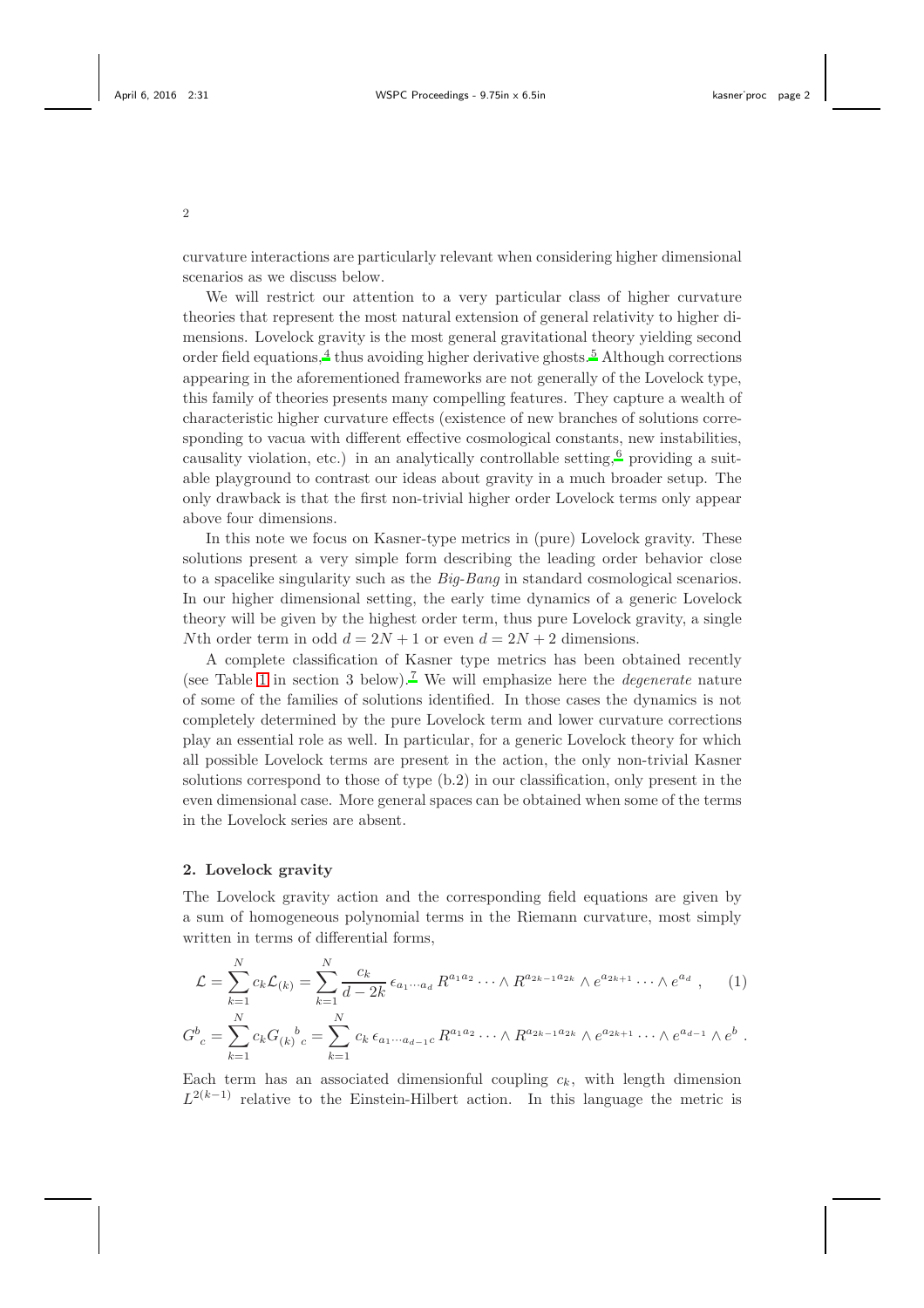parametrized by the vielbein  $e^a$ , whereas torsion and curvature forms are intro-

<span id="page-2-0"></span>
$$
T^a = De^a = de^a + \omega^a_{\ b} \wedge e^b \ , \tag{2}
$$

$$
R^a_{\ b} = d\omega^a_{\ b} + \omega^a_{\ c} \wedge \omega^c_{\ b} \ . \tag{3}
$$

In addition to the usual exterior operator d, we have introduced a covariant exterior derivative, D, and the corresponding connection 1-form  $\omega_b^a$ . In order to make contact with the usual tensorial formulation, one imposes that the torsion is zero and solves [\(2\)](#page-2-0) for the spin connection in terms of the vielbein. The equation of motion above comes from the variation of the action with respect to the vielbein only, leaving the spin connection unchanged. One may consider a second equation as arising from the independent variation of the latter form but this is automatically zero due to the torsionless condition.

## 3. Kasner metrics

Kasner geometries represent the simplest instance of homogeneous but anisotropic spacetimes. They have been widely used in the analysis and classification of cos-mological singularities in the context of general relativity.<sup>[2](#page-8-0)</sup> These type of metrics were considered long ago by Deruelle in the Gauss-Bonnet case.<sup>[8](#page-8-5)</sup> For a more general account of anisotropic models in Lovelock theories one may refer to Ref. 9 and 10.

The form of the Kasner metric,

duced via Cartan's structure equations,

$$
ds^2 = \sum_{i=1}^n t^{2p_i} dx_i^2 - dt^2 , \qquad (4)
$$

implies that the Riemann curvature grows as  $t^{-2}$  as we go backwards in time, the leading contribution to the field equations coming from the highest order term in the action. We then restrict our analysis to pure Lovelock gravity in odd,  $d = 2N+1$ or even,  $d = 2N + 2$ , dimensions, even though, as we will see later, the subleading terms may also play an important role in some cases.

Under this conditions, the pure Lovelock field equation in vacuum reduce to a series of algebraic equations for the Kasner exponents,  $p_i$ . The isotropy conditions  $G_{ii} - G_{jj} = 0$  can be written as products of several factors, in such a way that, depending on which factors vanish, we can classify our solutions in several different isotropy types. These are summarized in the table below along with the isotropic perfect fluid and vacuum solutions.

The number of free parameters for the vacuum families varies depending on the particular isotropy class. Both in odd and even dimensions we have two classes with  $2N-2$  parameters each, whereas in even dimensions we have an extra family with one more free parameter. Moreover, one can easily see that type (b.1) metrics in even dimensions can be obtained simply as a limit of those of type (b.2), when two of the exponents are taken to be very small. It is also clear that, in three and four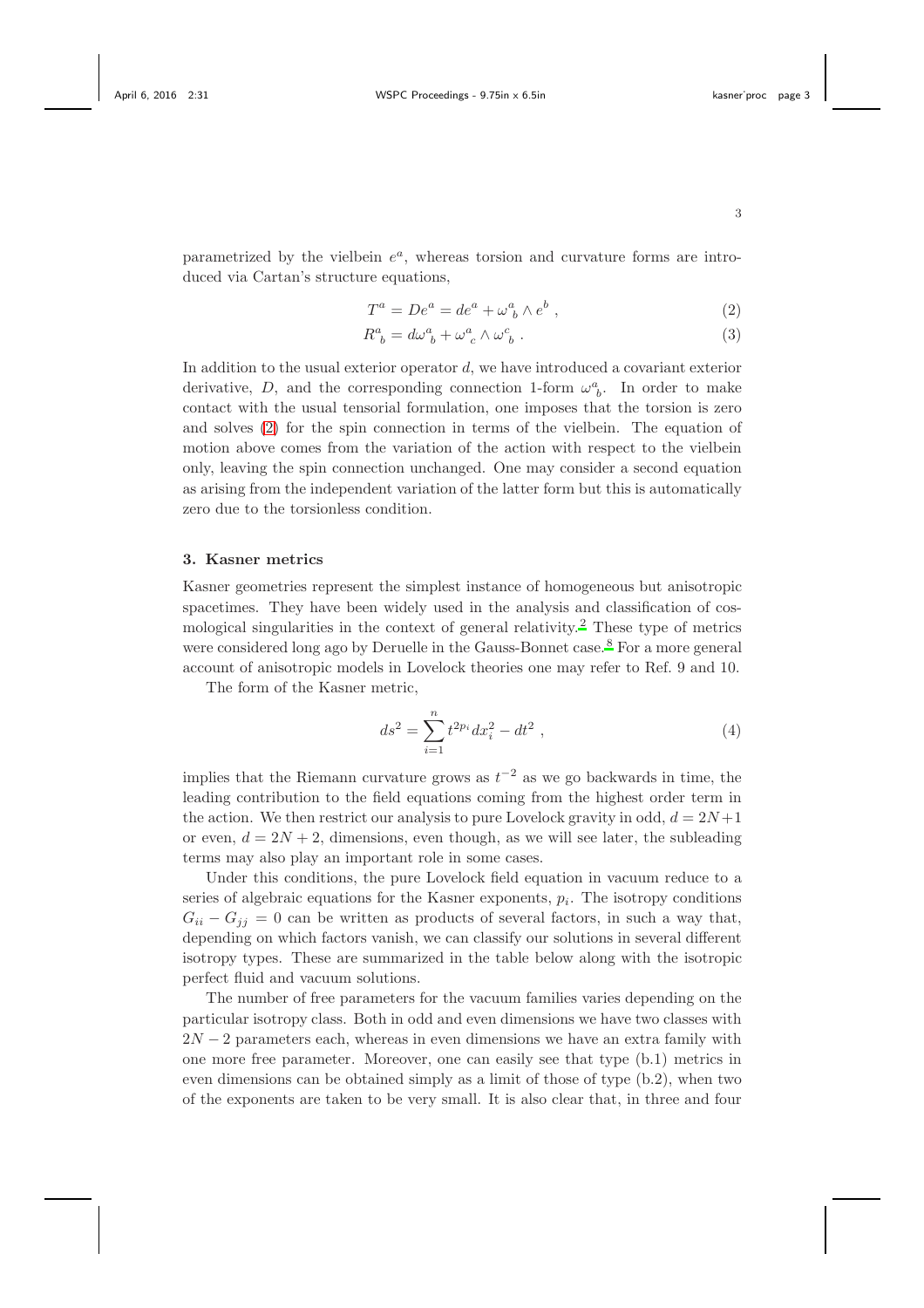dimensions, type (c) vacuum solutions correspond to the trivial flat solution while we have non-trivial vacuum solutions in that class in dimensions above four.

<span id="page-3-0"></span>Table 1. Classification of isotropic and vacuum solutions of Nth order pure Lovelock gravity.  $(\#_1) \mathcal{R} = 0$ as well for the subset of type (b)  $((b.1)$  in  $d = 2N + 2)$  with all non-zero exponents equal to one,  $p_{i \neq 1,2} = 1$ .  $(\#_2)$  For flat Kasner (naively type (c)) we also have  $R = 0$ . For  $N = 2$ , except for these exceptional cases, all the tensors that are not in the table are non-vanishing.

| type    | d        | isotropy cond.                                                                                                                                                  | vacuum                               | vac. curvature                          |
|---------|----------|-----------------------------------------------------------------------------------------------------------------------------------------------------------------|--------------------------------------|-----------------------------------------|
| (a)     | any $d$  | $\forall i=1,2\ldots d-1$<br>$p_i = p$ ,                                                                                                                        | $p=0$                                | $R = \mathcal{R} = \mathbb{R} = 0$      |
| (b)     | $2N + 1$ |                                                                                                                                                                 | $p_1 = 0$                            | $\mathbb{R} = 0^{-(\#_1)}$              |
| $-b.1-$ | $2N+2$   | $\sum_{i=1}^{d-1} p_i = 2N-1$                                                                                                                                   | $p_1 = p_2 = 0$                      | $\mathbb{R} = 0^{-(\#_1)}$              |
| $-b.2-$ | $2N+2$   |                                                                                                                                                                 | $\sum_{i=1}^{d-1} \frac{1}{p_i} = 0$ | $R, R, \mathbb{R} \neq 0$               |
| (c)     | $2N + 1$ | $p_1 = p_2 = 0$                                                                                                                                                 | all                                  | $\mathcal{R} = \mathbb{R} = 0$ $(\#_2)$ |
|         | $2N+2$   | $p_1 = p_2 = p_3 = 0$                                                                                                                                           |                                      |                                         |
| (d)     |          | $2N + 2$ $\begin{array}{ l}$ $p_i = \overline{p_{1,2}}$ with multiplicities $n_{1,2}$<br>$\frac{n_1 - 1}{p_1} + \frac{n_2 - 1}{p_2} = 0$ , $n_1 + n_2 = 2N + 1$ | none                                 |                                         |

The most important difference among the different vacuum families is the number of flat directions  $(p_i = 0)$  in the corresponding geometries. Remarkably, this feature endows the different classes of solutions with discerning geometric properties. For instance, one may define two higher curvature 4th rank tensors,  $\mathcal{R}_{abc}^{(N)}$ abcd and  $\mathbb{R}^{(N)}_{abcd}$  (see Ref. 7 and 11 for the precise definitions of these tensors and their properties), besides the usual Riemann curvature, and use them to assign to each geometry its isotropy type. This may be useful when analysing asymptotic solutions that are not directly given on their canonical form. In table [1,](#page-3-0) the reference to the curvature order and the indices of these tensors have been eliminated for simplicity.

Among all families of solutions, type (b.2) metrics are also the most generic in even dimensions. The solution space of this family has a very interesting geometric structure and symmetries, besides the obvious permutations of exponents, that may be useful when considering more complicated analyses.<sup>[7](#page-8-4)</sup> In the next section we will focus on metrics with flat directions, i.e. all families except type (b.2). As we will see all these solutions are *degenerate*, in the sense that their dynamics is not completely fixed by the pure Lovelock equations of motion. The predictability of the theory is lost, unless we are ready to give up the usual geometric interpretation for these metrics.

#### 4. Degenerate solutions

The higher order nature of the (pure) Lovelock lagrangian makes the dynamical content of the theory very non-trivial, with different sectors of solutions and different numbers of degrees of freedom on each sector.<sup>[12](#page-8-6)[,13](#page-8-7)</sup> The simplest example of this behavior happens for maximally symmetric spaces. These have a very simple form of the curvature 2-form,  $R^{ab} = \Lambda e^a \wedge e^b$ . For these spaces to be a solution of our Lovelock theory of choice, the *effective* cosmological constant of this space,  $\Lambda$ , has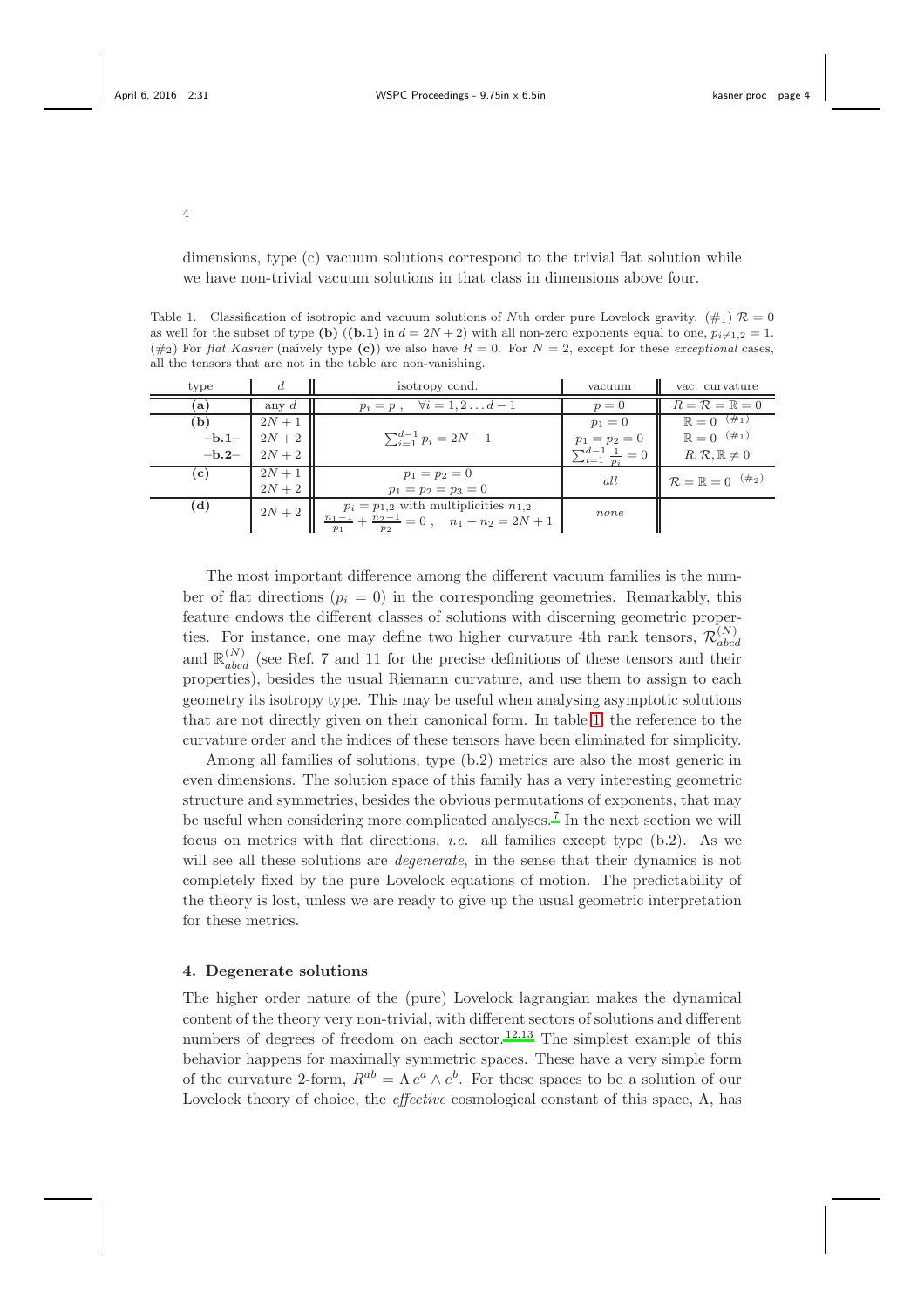to be a solution of the polynomial defined by the Lovelock couplings,

$$
\Upsilon[\Lambda] = \sum_{k=1}^{K} c_k \Lambda^k = c_K \prod_{i=1}^{K} (\Lambda - \Lambda_i) = 0.
$$
 (5)

 $\Lambda$  can be equal any real solution of the equation among the K possible ones,  $\Lambda_i$ .

Remarkably, the same polynomial  $\Upsilon[\Lambda]$  controls many important aspects of the theory.[6](#page-8-3)[,14](#page-8-8) For example, the equation for perturbations around any of these vacua is proportional to its first derivative. For a perturbation of a particular maximally symmetric solution (say  $\Lambda_1$ ), we may write the curvature as  $R^{ab} = \Lambda_1 e^a \wedge e^b + \delta R^{ab}$ and get

$$
G^{b}_{c} = \left(\sum_{k=1}^{K} k c_k \Lambda_1^{k-1}\right) G_{(1)}^{b}_{c} , \qquad (6)
$$

where  $G_{(1)}{}^b{}_c$  is the usual Einstein  $(k = 1)$  tensor. The prefactor can also be written as a function of the possible solutions of the polynomial simply as

$$
\Upsilon'[\Lambda_1] = c_K \prod_{i \neq 1} (\Lambda_1 - \Lambda_i) . \tag{7}
$$

In this way it is clear that the equation for linearized perturbations vanishes exactly when the vacuum we are considering is *degenerate*, *i.e.* its effective cosmological constant  $\Lambda_1$  is a multiple solution of the characteristic polynomial  $\Upsilon[\Lambda]$ . For a solution of multiplicity n we have in general  $\Upsilon[\Lambda_1] = \Upsilon'[\Lambda_1] = \Upsilon[\Lambda_1]'' = \ldots$  $\Upsilon^{(n-1)}[\Lambda_1] = 0$ . Thus, linearized perturbations are completely undetermined by the equations of motions and it is sometimes said that the theory at the degenerate point does not have linearized degrees of freedom.<sup>[12](#page-8-6)</sup>

This could just be, of course, an artefact of the linearized approximation, however the same behavior is also observed at the nonlinear level, for instance, in the existence of a new branch of spherically symmetric solutions for which the  $q_{tt}$  component of the metric is a free function of at least some of the coordinates (including time). [15](#page-8-9) For this new class of solutions the predictability of the theory is lost. For the same initial data we can consider an infinite number of solutions that differ simply in their time evolution after some later point.

Something similar happens in pure Lovelock for some of the classes of Kasner solutions just described, in particular those with one or more flat  $(p_i = 0)$  directions. In fact, pure Lovelock without a cosmological constant term in the action is maximally degenerate in the sense outlined above. We have a single vacuum, in this case just Minkowski, with maximal multiplicity  $N$ . However we will consider our equations not for maximally symmetric spaces but Kasner-type vacua, and the pattern of degeneracy is a bit more involved in that case.

For solutions on types (b) or (c) in odd  $d = 2N + 1$  or (b.1) or (c) in even  $d = 2N + 2$  dimensions, all the components of the Riemann tensor with any of the indices along any of the flat directions will yield zero. Moreover, for type (b) metrics, the number of flat directions is precisely the same as the number of vielbeine in the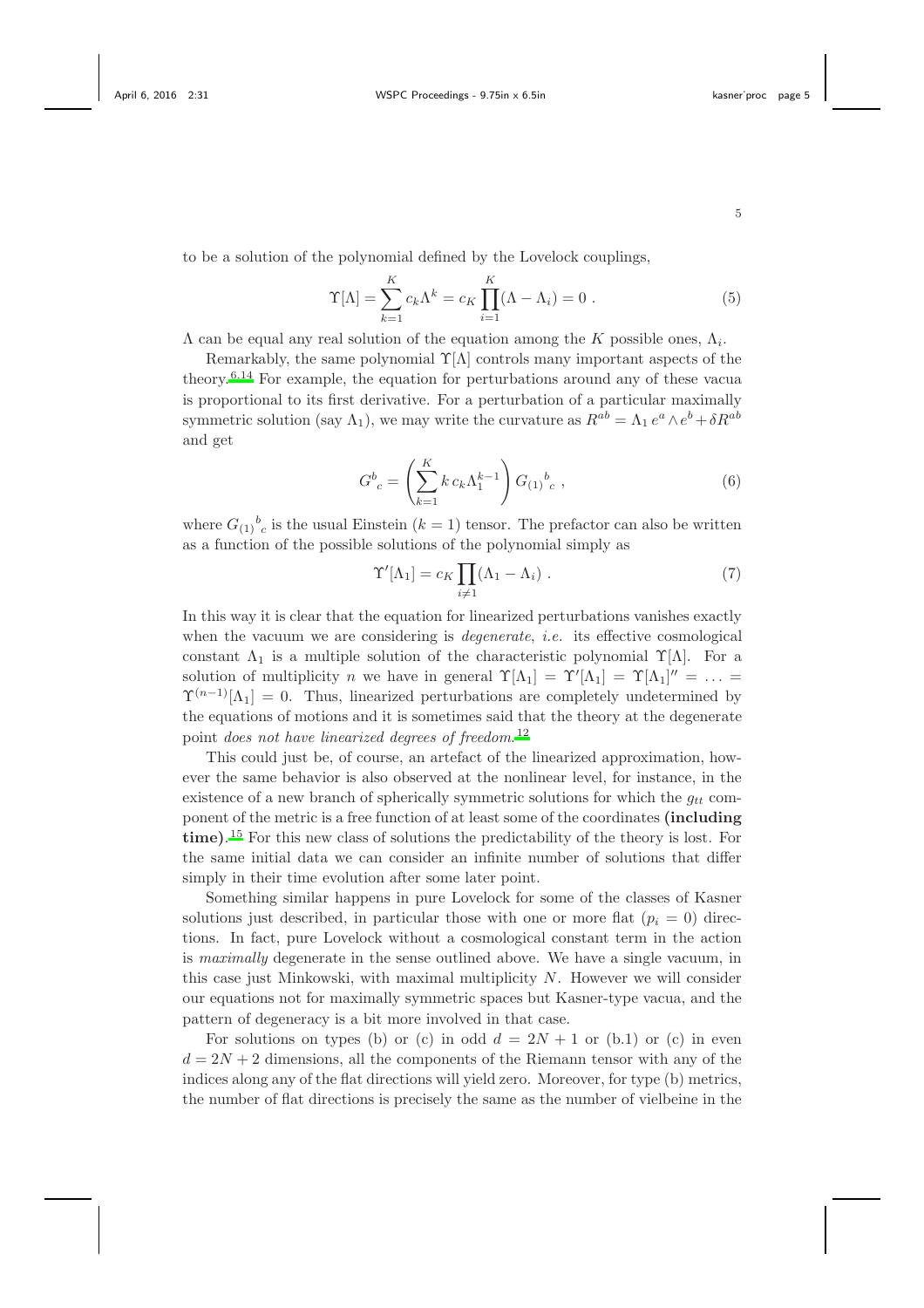action or the equations of motion. This means that, keeping the flat part of the metric untouched, the equations of motion for a generic metric of the form

<span id="page-5-1"></span>
$$
ds^{2} = \hat{g}_{\mu\nu}(y) dy^{\mu} dy^{\nu} + \sum_{i=1}^{n} dx_{i}^{2} , \qquad (8)
$$

with  $n = 1$  or  $n = 2$  in odd or even dimensions respectively, reduce simply to

<span id="page-5-0"></span>
$$
\hat{\mathcal{L}}_{(N)} = 0 \tag{9}
$$

The lower dimensional Lovelock density associated with  $\hat{g}$  has to vanish. It is clear that this single equation will not be enough to completely determine the evolution of this  $(d - n)$ -dimensional metric. In particular, for a Kasner solution, any perturbation of  $\hat{g}$  that is not of the form  $\delta \hat{R}^{ab} = F(y) \hat{e}^a \wedge \hat{e}^b$  will be completely unconstrained. This of course carries on to the nonlinear regime. This is easy to see, as we may write many different tensorial equations of the form

$$
\hat{\mathfrak{R}}_{ab}(\hat{g}) = \mathcal{T}_{ab}(y) \quad \text{with} \quad \hat{\mathfrak{R}}^a_{\ a} = \hat{\mathcal{L}}_{(N)} \,, \tag{10}
$$

such that the trace of the new equation reduces to [\(9\)](#page-5-0). Moreover, the tensor  $\mathcal{T}_{ab}$ may have an arbitrary dependence on the  $y$ -coordinates as long as it is traceless. Each of these equations would in general yield a different metric for each different  $\mathcal{T}_{ab}$ .

The situation is even more dramatic for type (c) metrics for which the number of flat directions  $n$  is bigger than the number of vielbeine in the action. Thus, for a metric of the form [\(8\)](#page-5-1), the pure Lovelock field equations are identically zero, irrespective of the form of  $\hat{g}$ . The lower dimensional metric is completely free in that case.

In the above cases the degeneracy of the solutions is lower than in the case of degenerate maximally symmetric spaces. We still get some equations for some subset of the perturbations around that particular spacetime, in particular for those that do not respect the ansatz [\(8\)](#page-5-1). It is important to point out that the perturbations that are not constrained by the equations are not just gauge degrees of freedom but physical ones, in the sense that they do not amount to a change of coordinates of the original metric. In some cases, it is possible to identify extra gauge symmetries of the theory at the degenerate sector,  $12$  in such a way that we can interpret the extra unconstrained modes as pure gauge as well. One may restore the predictability of the theory in this way, at the price of giving up the usual geometric interpretation of our solutions. The new gauge symmetry group encompasses the usual diffeomorphism invariance within a larger group, meaning it identifies as physically equivalent metrics with different geometric properties.

Of course, the above arguments only apply to an action that is exactly pure Lovelock, not when a solution of a more general Lovelock theory approaches (pure Lovelock) Kasner at early times. The previous degeneracy would then be lifted and the solution would have in general a well defined evolution. The dynamics of the components not determined by the pure Lovelock equations will instead be

6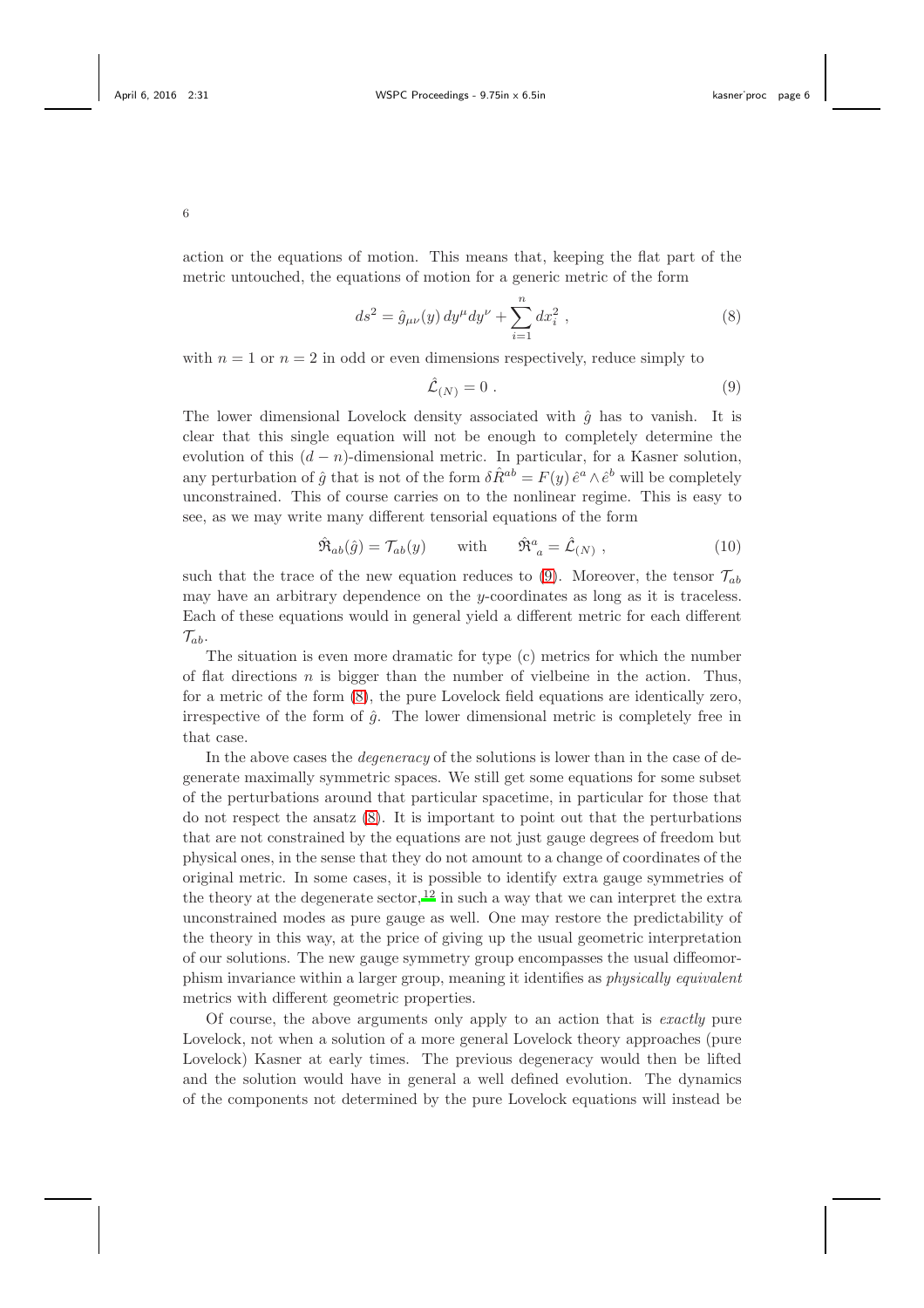given by the next non-zero lower curvature order in the equations. This will have important consequences for our classification of Kasner solutions in more general Lovelock models and also for the stability of these spacetimes.

#### 5. Lower curvature corrections

Coming back to our ansatz [\(8\)](#page-5-1), it is easy to discuss how the rest of the Lovelock series affects our classification. The type (c) case is the simplest to analyze. In that case the Nth order contribution to the Lovelock equations vanishes exactly and we are left with the first subleading term,  $k \leq N$ . The structure of the equations would then be,

$$
\hat{G}_{(k)}{}^{b}_{c} = 0 \tag{11}
$$

$$
\hat{\mathcal{L}}_{(k)} = 0 \tag{12}
$$

for the odd dimensional  $(\hat{d} = 2(N-1) + 1)$  metric  $\hat{g}$ . The first line comes from the equations along the directions of  $\hat{g}$ , whereas the scalar constraint comes from the flat directions. There are no mixed field equations. The scalar constraint is actually proportional to the trace of the first line and can therefore be neglected. We are left with the usual kth order Lovelock equations for the reduced metric. This reduction ansatz is not consistent when considering more than one Lovelock term in general,  $16$  but we are only looking at the leading contribution here. In the particular case where the first subleading term is actually  $k = N - 1$ , we end up with  $(N-1)$ th pure Lovelock in the critical (odd) dimension  $\hat{d}$ . For a Kasner ansatz, we can again classify solutions using our table above.

For type (b) metrics (type (b.1) in even dimensions) we can play a similar game. The only difference is that in this case the contribution of the leading Nth term does not vanish completely. The analog of the scalar constraint will have an extra term proportional to  $\mathcal{L}_N$  in addition to  $\mathcal{L}_k$ . Again, the latter piece is just proportional to the trace of the remaining equations but the former remains. We get the kth order Lovelock equations for the even  $(\hat{d} = 2N)$  dimensional metric  $\hat{q}$ , supplemented by the Nth order constraint,  $\mathcal{L}_N = 0$ .

The lower dimensional metric seems to be overconstrained. In fact, this extra condition will be incompatible with the Kasner ansatz in many cases. For  $k = N - 1$ we end up again with  $(N-1)$ th order pure Lovelock in the relevant even dimension,  $\overline{d} = 2(N-1) + 2$ . Our solutions can be classified again into several isotropy classes, but we only need to consider those of type (b.2). The remaining families have extra flat directions and fall in the type (c) scenario discussed above. Unfortunately one of the constraints of type (b.2) metrics is incompatible with the extra scalar equation. When, none of the exponents of  $\hat{q}$  is zero, the Nth order constraint amounts to

$$
\sum_{i} \hat{p}_i = 2N - 1 \tag{13}
$$

that is incompatible with that same sum being equal to  $2N-3$  as required by the type (b.2) condition on  $\hat{g}$ . The same would happen when the action consists only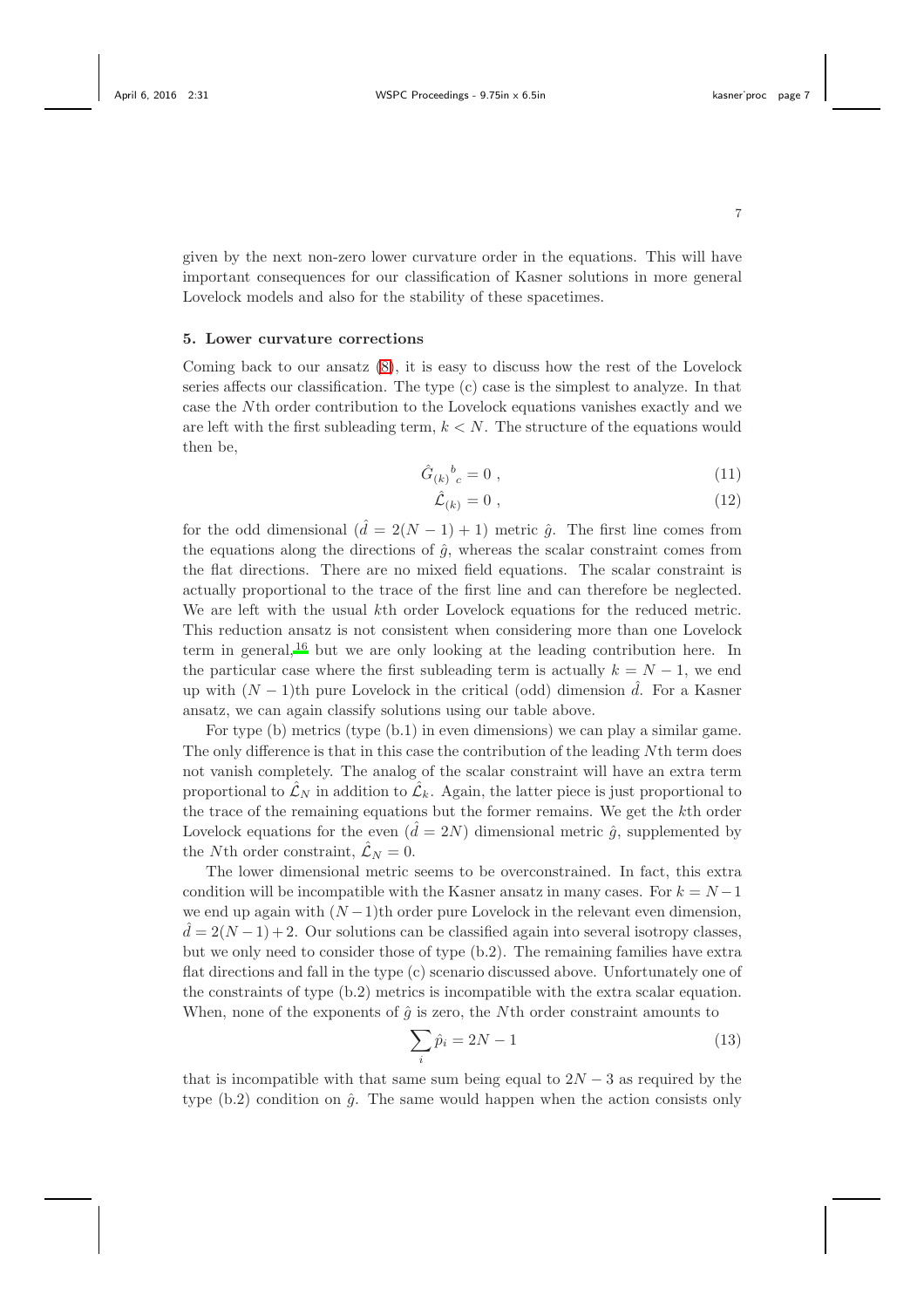on the Einstein term and the highest order one in the Lovelock family. In that case the Ricci flat condition would imply that the sum is actually one.

Therefore, the type (b) ansatz (type (b.1) in even dimensions) is incompatible with the presence of the  $(N-1)$ th order Lovelock term in the action. In this context, even dimensional type (b.1) metrics have to be understood only as a limit of those of type  $(b.2)$ . In that case we are left with types  $(c)$  and  $(b.2)$ , the latter just for even dimensionality. Then, for type (c) metrics we have to consider pure Lovelock equations on  $\hat{g}$  that is odd dimensional and, in case the  $N-2$  order term is also present,  $\hat{a}$  has to be type (c) as well. When all of the Lovelock terms  $(k > 0)$  are present in the action, the iteration of the above process would imply that the only consistent Kasner solution is Minkowski.

# 6. Discussion

In this note we have extended our classification of pure Lovelock Kasner solutions of Ref. 7 to more general Lovelock models. Except for the so-called type (b.2) spaces in even dimensions, Kasner metrics represent examples of degenerate solutions for pure Lovelock gravity, although the issue is solved by the inclusion of some lower curvature corrections  $(k > 0)$ . As we just saw, these corrections are incompatible with some of the initial isotropy types identified, namely types (b) or  $(b.1)$  in odd and even dimensions respectively, and lead to an iterative classification scheme.

The only nontrivial solutions would correspond in that case to type (b.2) metrics, unless some of the terms in the Lovelock series are absent. For instance, in case the Einstein-Hilbert term is the only subleading correction, the dynamics of  $\hat{q}$ , the lower dimensional metric in [\(8\)](#page-5-1), would reduce to the usual general relativistic one. In this more involved situation, a general identification of the different types of solutions may be achieved using tensors analogous to the pure Lovelock case but lower order in curvature:  $\mathcal{R}_{abcd}^{(k)}$ ,  $\mathbb{R}_{abcd}^{(k)}$  and possibly their higher rank analogs.<sup>[11](#page-8-11)</sup> Moreover, some parts of the analysis performed here can be easily extended to more general product spaces of the form  $M = M_1 \times M_2$ , with arbitrary metric on each factor.<sup>[17](#page-8-12)</sup>

Our classification of Kasner solutions in Lovelock models represents a necessary first step in the general analysis of cosmological singularities in higher curvature gravitational theories. We expect to report more on this soon.

# Acknowledgments

ND would like to thank Hermann Nicolai for a visit to the Albert Einstein Institute which facilitated this work.

## References

1. J. M. Heinzle and C. Uggla, "A new proof of the Bianchi type IX attractor theorem,", Class. Quantum Gravity, 26 (2009) 075015; [arXiv:0901.0806](http://arxiv.org/abs/0901.0806) [gr-qc]